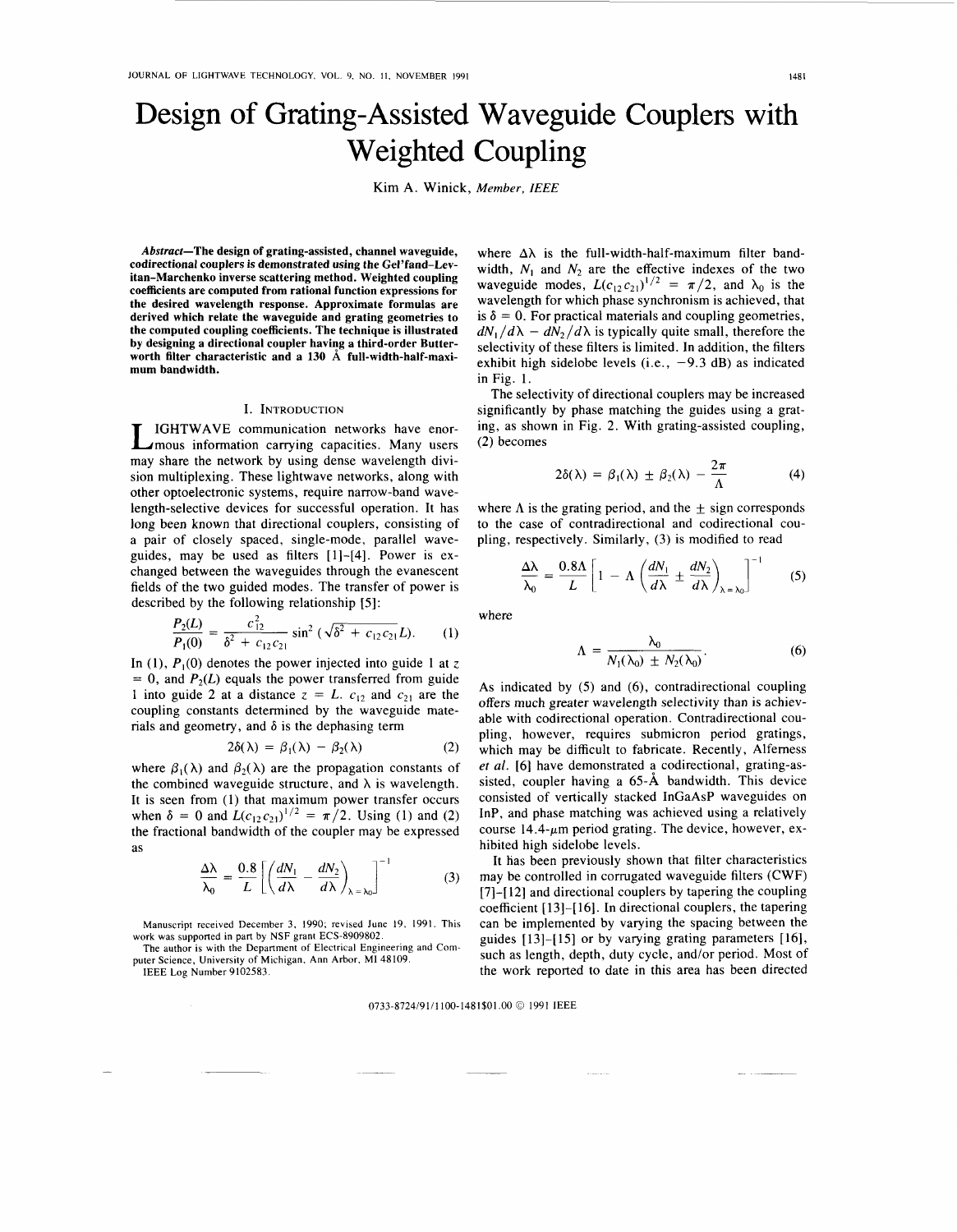

Fig. 1. Directional coupler response.



Fig. 2. Grating assisted directional coupler.

toward sidelobe suppression. Furthermore, only the strength of the coupling coefficient has been tapered (not the period), and the design techniques used have been ad hoc. Recently, Song and Shin [Ill have applied the Gel'fand-Levitan-Marchenko inverse-scattering technique to the design of corrugated waveguide filters. Given a rational representation of the desired filter characteristic, their technique yields an exact analytic description of the required coupling coefficient. Song and Shin have applied this technique to design linear and Butterworth CWF's, while Winick and Roman [12] have used the method to design parabolic CWF's.

The fabrication of tapered corrugated waveguide filters suffers from practical difficulties. Since device operation is based on contradirectional mode coupling, submicron gratings are required. Codirectional, grating-assisted, directional couplers, on the other hand, need only coarse gratings. The corresponding increase in grating period should make it substantially easier to realize a specified amplitude and phase taper, thus achieving the desired coupling coefficient. Directional coupler filters also enjoy the advantage (compared to single guide CWF's) that the filtered wavelength components are spatially separated. Codirectional operation, however, does entail a sacrifice in wavelength selectivity as noted above, and may also result in significant coupling to radiation modes [17].

In this paper, codirectional, grating-assisted, directional couplers will be analyzed. The analysis will be restricted to planar waveguide geometries, consisting of a

<span id="page-1-0"></span>**<sup>1482</sup>**IOURNAL OF LIGHTWAVE TECHNOLOGY, VOL. *9.* NO. **11,** NOVEMBER **1991** 

pair of parallel, asymmetric, channel waveguides, similar to those which may be fabricated in glass and  $LiNbO<sub>2</sub>$  by ion or proton exchange. Coupling via both surface relief and bulk gratings imbedded between the guides will be considered, but radiation losses are not explicitly computed. Marcatili's method will be used to determine the modes of the combined structure. The coupling coefficient will be expressed as an integral involving the mode profiles and the grating parameters. An approximate closed-form expression for the coupling coefficient will also be derived in the limit of negligible guide-to-guide interaction. Finally, these results will be combined with the Gel'fand-Levitan-Marchenko inverse scattering technique to design a directional coupler, which has a thirdorder Butterworth filter characteristic.

# 11. FIELD DISTRIBUTION AND PROPAGATION CONSTANTS FOR PARALLEL CHANNEL WAVEGUIDES

Directional couplers have been constructed using a variety of geometries. Two of the more common configurations are a pair of parallel channel waveguides imbedded into a planar substrate (see Fig. 2), and a pair of vertically stacked planar waveguides [6]. The vertically stacked configuration is particularly well-suited for monolithically integrated optoelectronic devices, fabricated using epitaxially grown semiconductor materials. Confinement, however, is restricted only to a plane, propagation losses are high, and the growth process is complex. Parallel channel waveguides, on the other hand, can be easily fabricated in  $LiNbO<sub>3</sub>$ , glass, and semiconductor materials. Furthermore, in glass and  $LiNbO<sub>3</sub>$  substrates, low-loss channel guides are obtained using standard photolithography and thermal ion exchange or proton exchange techniques. Single-step fabrication of both the channel waveguides and the phase matching grating is also a possibility when using these materials.

In this section the field distribution and the propagation constants will be computed (approximately) for an imbedded pair of parallel, equal depth, rectangular, channel waveguides. The computation is based on a direct application of Marcatili's method, which can be used when the guided modes are not near cutoff.

Consider the directional coupler shown in Fig. 3. This device is divided into the following nine regions: Consider the directional coupler shown in vice is divided into the following nine region 1 :  $-d \le x \le 0$ ;  $0 \le y \le w_1$ 

| region 1 : $-d \le x \le 0$ ; | $0 \leq y \leq w_1$         |
|-------------------------------|-----------------------------|
| region 2 : $x \le -d$ ;       | $0 \leq y \leq w_1$         |
| region 3 : $0 \leq x$ ;       | $0 \leq y \leq w_1$         |
| region 4 : $-d \le x \le 0$ ; | $w_1 \leq y$                |
| region 5 : $-d \le x \le 0$ ; | $-s \leq y \leq 0$          |
| region 1': $-d \le x \le 0$ ; | $-(s + w_2) \leq y \leq -s$ |
| region 2': $x \le -d$ ;       | $-(s + w_2) \leq y \leq -s$ |
| region $3'$ : $0 \leq x$ ;    | $-(s + w_2) \leq y \leq -s$ |
| region 4': $-d \le x \le 0$ ; | $y \leq - (s + w_2).$       |
|                               |                             |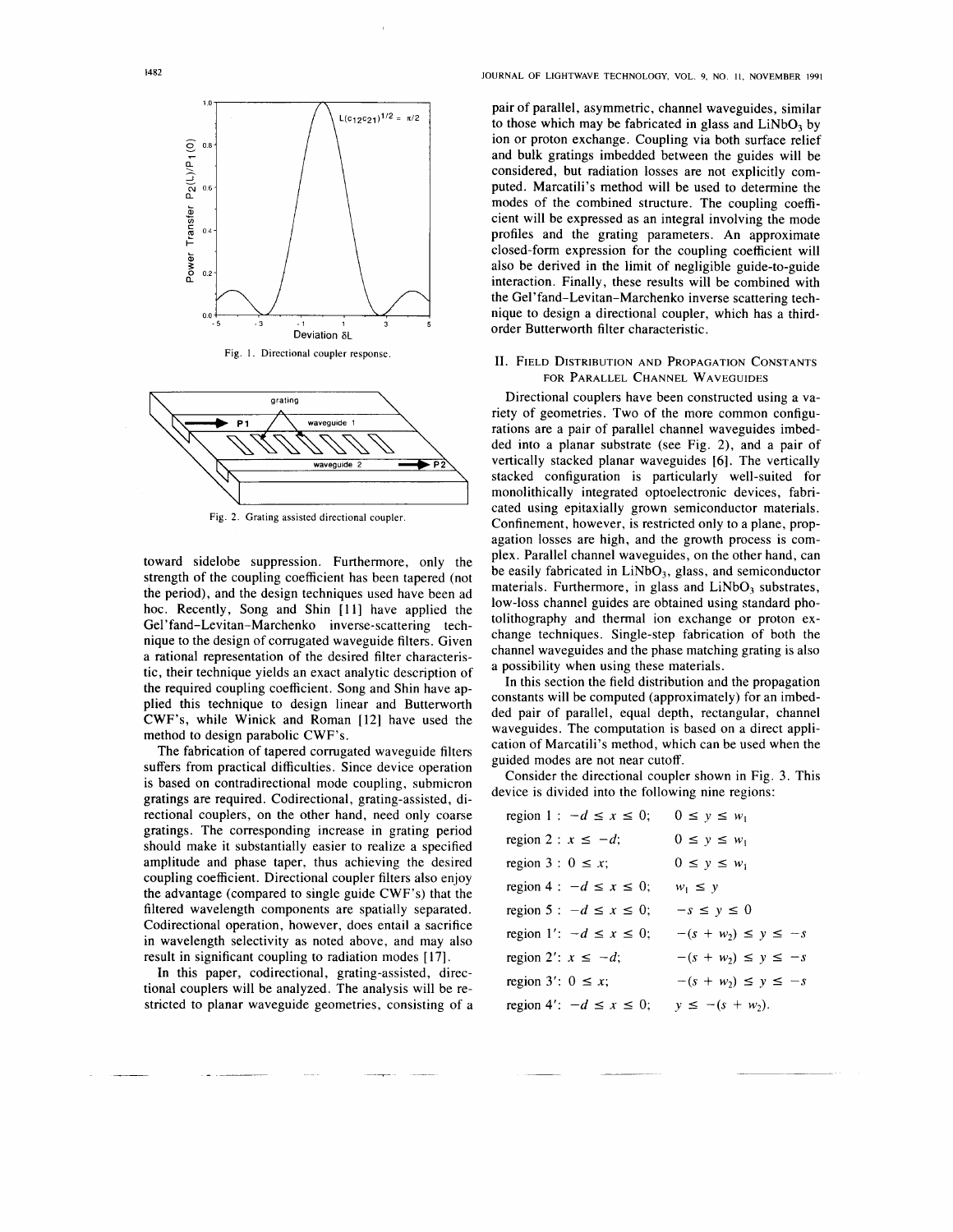

Fig. 3. Directional coupler geometry (end view, grating not shown).

It is assumed that the guided modes are not near cutoff, and thus the electric and magnetic fields will be small outside of these nine regions and may be neglected. Using Maxwell's equations, the transverse electric and magnetic field components can be expressed in terms of the longitudinal field components as follows:

$$
E_x = (-i/K_m^2) \left[ \beta \frac{\partial E_z}{\partial x} + \omega \mu_0 \frac{\partial H_z}{\partial y} \right]
$$
 (7a)

$$
E_y = (-i/K_m^2) \left[ \beta \frac{\partial E_z}{\partial y} - \omega \mu_0 \frac{\partial H_z}{\partial x} \right]
$$
 (7b)

$$
H_x = (-i/K_m^2) \left[ \beta \frac{\partial H_z}{\partial x} - \omega n_m^2 \epsilon_0 \frac{\partial E_z}{\partial y} \right]
$$
 (7c)

$$
H_{y} = (-i/K_{m}^{2}) \left[ \beta \frac{\partial H_{z}}{\partial y} + \omega n_{m}^{2} \epsilon_{0} \frac{\partial E_{z}}{\partial x} \right]
$$
 (7d)

where  $i = (-1)^{1/2}$ ,  $k = 2\pi/\lambda$ ,  $n_m$  is the refractive index in the mth region,  $\beta$  is the propagation constant of a guided mode of the combined two waveguide structure, and

$$
K_m^2 = (k^2 n_m^2 - \beta^2). \tag{7e}
$$

The longitudinal components  $E_z$  and  $H_z$  must satisfy the scalar wave equation

$$
\frac{\partial \psi^2}{\partial x^2} + \frac{\partial \psi^2}{\partial y^2} + K_m^2 \psi = 0.
$$
 (8)

We restrict our analysis to propagating modes, whose<br>
electric fields are aligned primarily along the y-direction<br>
(i.e., quasi-TE modes). It is easy to verify that the field<br>
components given in Appendix A satisfy (7) an electric fields are aligned primarily along the y-direction  $(i.e., quasi-TE~modes)$ . It is easy to verify that the field yield such a mode. For guiding to occur, the propagation constants must lie in the range

$$
kn_s \leq \beta \leq kn_f. \tag{9}
$$

Assuming that  $n_s \approx n_f$ , it follows from (A1)-(A10) in Appendix A that

$$
E_x \ll E_z \ll E_y \tag{10}
$$

$$
H_z \ll H_x \quad \text{and} \quad H_y = 0. \tag{11}
$$

Thus, the dominant field components are  $E_y$ ,  $E_z$ ,  $H_x$ , and

 $H_z$ .<br>The dispersion relations of the guided modes can now be determined by matching the tangential  $E$  and  $H$  fields at the boundaries separating the regions. Observe that  $(1)$  $E_y$  is already approximately matched at the 1:3, 1:2, 1':3', and 1':2' boundaries (since  $\kappa_y \ll k_n$ ,  $\kappa_y \ll k_n$ ,  $\kappa_v \ll \kappa_n$ , (2)  $E_z$  is exactly matched at the 1:4, 1:5,  $1': 5$ , and  $1': 4'$  boundaries, (3)  $E<sub>z</sub>$  is approximately matched at the 1:2 and 1':2' boundaries (since  $n_f \approx n_s$ ), and  $(4)$   $E$ , may be neglected at the remaining 1:3 and 1': 3' boundaries (since  $E_z \ll E_y$ ). After some tedious calculations, it can be shown that matching the tangential  $H<sub>z</sub>$  component at the 1:2, 1:3, 1':2', and 1':3' boundaries yields (12) below

$$
V_x\sqrt{1-b_x} = p\pi + \tan^{-1}\sqrt{\frac{b_x}{1-b_x}} + \tan^{-1}\sqrt{\frac{b_x+a}{1-b_x}}
$$
\n(12)

where

$$
V_x = kd\sqrt{n_f^2 - n_s^2} \tag{13}
$$

$$
b_x = \frac{N_x^2 - n_s^2}{n_f^2 - n_s^2}
$$
 (14)

$$
a = \frac{n_s^2 - n_c^2}{n_f^2 - n_s^2} \tag{15}
$$

$$
\beta_x = k N_x \tag{16}
$$

$$
\kappa_x^2 = k^2 n_f^2 - \beta_x^2 \tag{17}
$$

and  $p$  is a nonnegative integer. Similarly, matching the tangential  $H_x$  and  $H_z$  at the remaining 1:4, 1:5; 1':5, and 1':4' boundaries yields

1. 
$$
\lim_{m \to \infty} E_z
$$
 and  $H_z$  must satisfy the

\n
$$
\left[ \frac{n_s^2}{n_f^2} \sqrt{\frac{1 - b_y}{b_y}} + \frac{n_f^2}{n_s^2} \sqrt{\frac{1 - b_y}{1 - b_y}} \right] \exp \left( -2 \frac{sV_y}{w_1} \sqrt{b_y} \right)
$$
\n
$$
+ \frac{\partial \psi^2}{\partial y^2} + K_m^2 \psi = 0.
$$
\n(8)

\n1. 
$$
\lim (V_y \sqrt{1 - b_y}) \tan \left( \frac{w_2}{w_1} V_y \sqrt{1 - b_y} \right)
$$

\n1. 
$$
\lim (V_y \sqrt{1 - b_y}) \tan \left( \frac{w_2}{w_1} V_y \sqrt{1 - b_y} \right)
$$

\n1. 
$$
\lim (V_y \sqrt{1 - b_y}) \tan \left( \frac{w_2}{w_1} V_y \sqrt{1 - b_y} \right)
$$

\n1. 
$$
\lim (V_y \sqrt{1 - b_y}) \right]
$$

\n1. 
$$
\lim (V_y \sqrt{1 - b_y}) \right]
$$

\n1. 
$$
\lim (V_y \sqrt{1 - b_y}) \right]
$$

\n1. 
$$
\lim (V_y \sqrt{1 - b_y}) \right]
$$

\n2. 
$$
E_z \ll E_y
$$

\n3. 
$$
\lim (A1) - (A10) \sin \left( \frac{w_2}{w_1} \sqrt{\frac{1 - b_y}{b_y}} - \frac{n_f^2}{n_s^2} \sqrt{\frac{b_y}{1 - b_y}} \right)
$$

\n4. 
$$
E_z \ll E_y
$$

\n5. 
$$
E_z \ll E_y
$$

\n6. 
$$
\lim (A1) - (A10) \sin \left( \frac{w_2}{w_1} V_y \sqrt{1 - b_y} \right)
$$

\n7. 
$$
E_z \ll E_y
$$

\n8. 
$$
\lim (A1) - (A10) \sin \left( \frac{w_2}{w_1} V_y \sqrt{1 - b_y} \right)
$$

\n1. 
$$
\lim \left( \frac{w_2
$$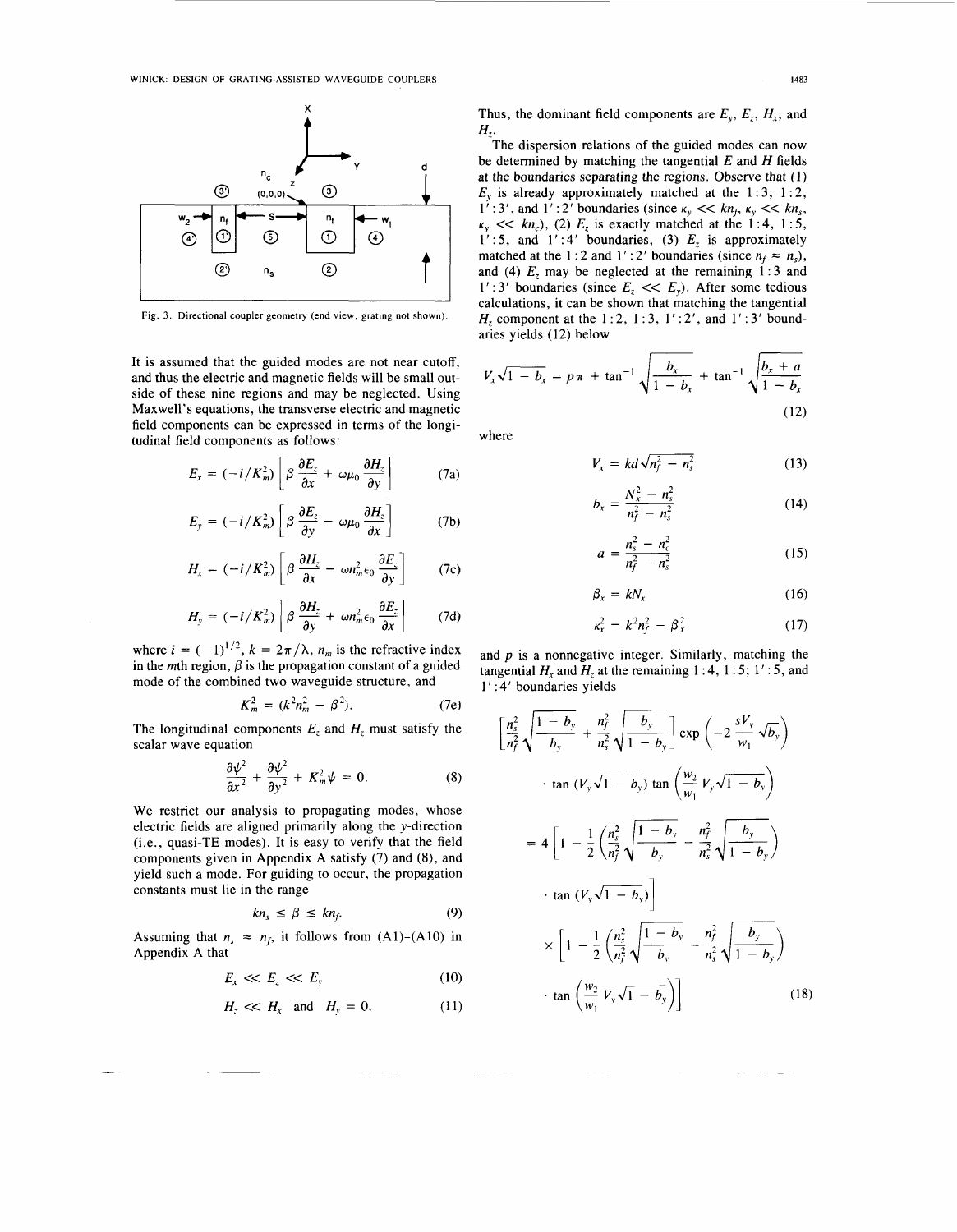where

$$
V_{y} = kw_{1}\sqrt{n_{f}^{2} - n_{s}^{2}}
$$
 (19)

$$
b_{y} = \frac{N_{y}^{2} - n_{s}^{2}}{n_{f}^{2} - n_{s}^{2}}
$$
 (20)

$$
\beta_{\nu} = k N_{\nu} \tag{21}
$$

$$
\kappa_{\nu}^2 = k^2 n_f^2 - \beta_{\nu}^2. \tag{22}
$$

Note that 18) will always have at least two solutions. The propagation constant of the entire two guide structure may be expressed in terms of  $b_x$  and  $b_y$  by combining (14),  $(16)$ ,  $(17)$ ,  $(20)$ – $(22)$ , and  $(A1g)$ . The resulting expression is

$$
\beta^2 = (n_f^2 - n_s^2)(b_x + b_y - 1) + n_s^2. \qquad (23)
$$

Observe that  $(12)-(17)$  are identical to those describing TE mode propagation in a three layer asymmetrical slab waveguide having refractive indexes  $n_c$ ,  $n_f$ ,  $n_s$ , and thicknesses  $\infty$ , *d*,  $\infty$ . Similarly, (18)-(22) describe TM mode propagation in a pair of parallel slab waveguides, consisting of five layers having refractive indexes  $n_s$ ,  $n_f$ ,  $n_s$ ,  $n_f$ ,  $n_s$ , and thicknesses  $\infty$ ,  $w_1$ ,  $s$ ,  $w_2$ ,  $\infty$ .

When the separation **s** between the waveguides is made sufficiently large, then guides no longer show significant interaction. With  $s = \infty$ , the left-hand side of (18) vanishes, and the right-hand side reduces to the following pair of independent equations: r show significant<br>
side of (18) van-<br>
to the following<br>  $\frac{5}{2}$ <br>  $\frac{7}{2}$ <br>  $\frac{b_y}{1-b}$  (24)<br>  $\frac{2}{2}$ <br>  $\frac{2}{2}$ <br>  $\frac{1}{2}$ <br>  $\frac{1}{2}$ <br>  $\frac{1}{2}$ <br>  $\frac{1}{2}$ <br>  $\frac{1}{2}$ <br>  $\frac{1}{2}$ <br>  $\frac{1}{2}$ <br>  $\frac{1}{2}$ <br>  $\frac{1}{2}$ <br>  $\frac$ 

$$
V_{y}\sqrt{1-b_{y}} = q\pi + 2 \tan^{-1} \frac{n_{f}^{2}}{n_{s}^{2}} \sqrt{\frac{b_{y}}{1-b_{y}}} \quad (24)
$$

$$
\frac{w_2}{w_1} V_y \sqrt{1 - b_y} = r \pi + 2 \tan^{-1} \frac{n_f^2}{n_s^2} \sqrt{\frac{b_y}{1 - b_y}}
$$
 (25)

where  $q$  and  $r$  are nonnegative integers. Fig. 4 is a plot of the effective indexes  $\beta/k$ , of the first two waveguide modes as a function of the waveguide separation **s.** Fig. 5 is a plot of the corresponding mode profiles,  $H<sub>x</sub>(y)$ . The field strengths have been normalized so that the two modes shown have equal power. For comparison purposes, the mode profiles are also plotted in Fig. 5 assuming that the two individual guides do not interact. It follows from Figs. **4** and 5 that the individual waveguides (for the example shown) are essentially noninteracting when separated by more than approximately 1  $\mu$ m. The electric field profile  $E_y(y)$  can be determined from  $H_y(y)$  using the field expressions given in Appendix A.

Each of the separate waveguides should support only a single mode. This places upper and lower limits on  $V<sub>x</sub>$  and  $V_y$ . Since cutoff "along the *x* direction" occurs when  $b_x$  $\frac{1}{2}$ , it follows from (12) that  $V_x$  must satisfy<br>  $\tan^{-1} \sqrt{a} \le V_x.$  (26)

$$
\tan^{-1} \sqrt{a} \le V_r. \tag{26}
$$

Observe from (23) that  $b_y$  must be greater than  $1 - b_x$  for guiding to occur (i.e., for  $\beta > kn_s$ ). Combining this fact



Fig. 4. Effective indexes of the guided modes  $(n_f = 2.3, n_s = 2.2, n_c =$ 1.0,  $d = w_1 = 1.5 \mu \text{m}, w_2 = 0.7 \mu \text{m}, s = 2.0 \mu \text{m}.$ 



Fig. 5. Magnetic field mode profiles  $(n_f = 2.3, n_s = 2.2, n_c = 1.0, d =$  $w_1 = 1.5 \mu \text{m}, w_2 = 0.7 \mu \text{m}, s = 2.0 \mu \text{m}.$ 

(and  $V_y = (w_i/d)V_x$ ) with (24) yields the following bound for the aspect ratios,  $w_i/d$ , of the waveguides:

$$
\frac{\pi}{V_x \sqrt{b_x}} + \frac{2 \tan^{-1} \left( \frac{n_f^2}{n_s^2} \sqrt{\frac{1 - b_x}{b_x}} \right)}{V_x \sqrt{b_x}}
$$
\n
$$
\geq \frac{2 \tan^{-1} \left( \frac{n_f^2}{n_s^2} \sqrt{\frac{1 - b_x}{b_x}} \right)}{V_x \sqrt{b_x}} \qquad i = 1 \text{ or } 2
$$
\n(27a)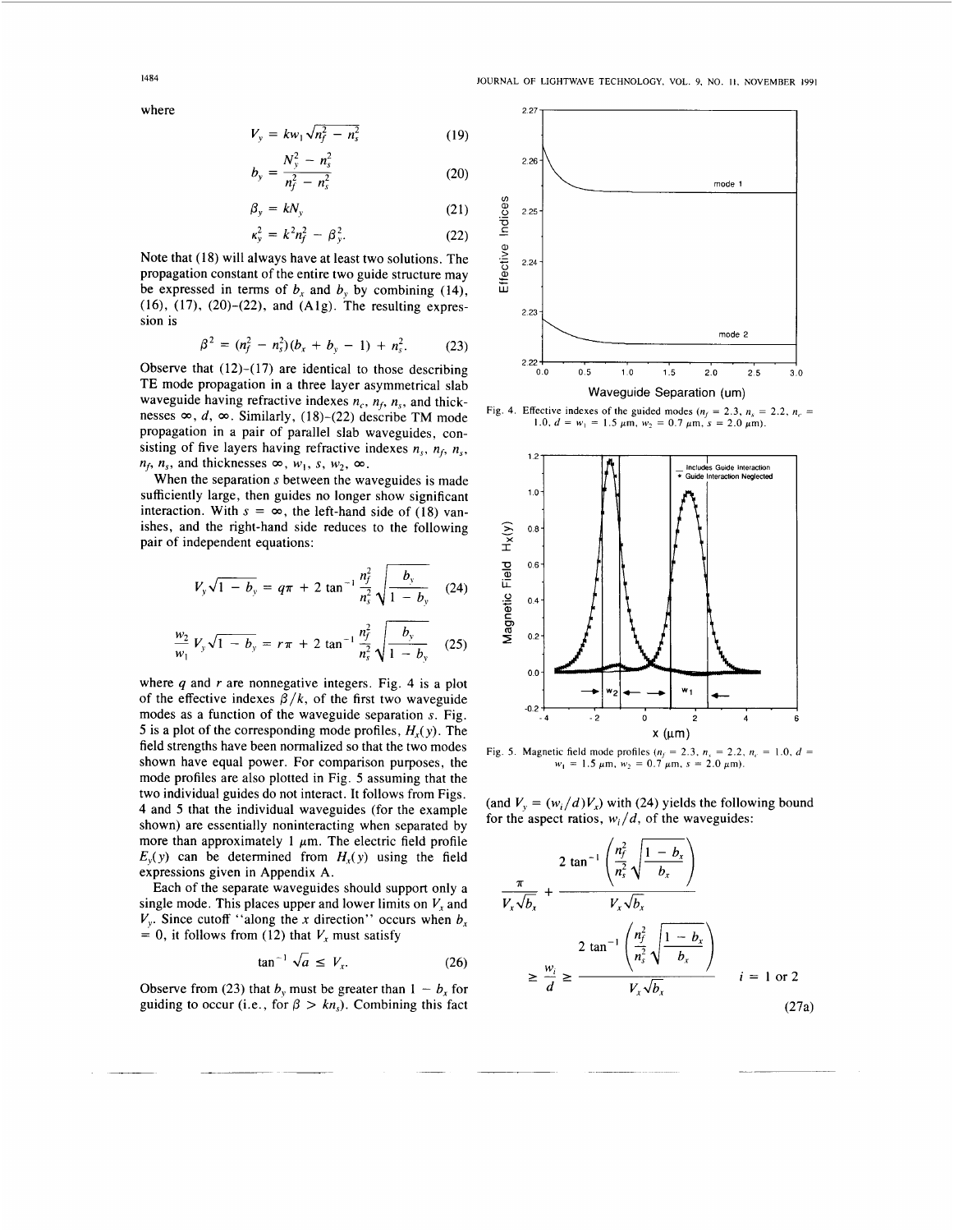

**Fig. 6. Single-mode propagation region**  $(n_f = 2.3, n_s = 2.2, n_c = 1.0)$ **.** 



**Fig. 7. Maximum effective index for a single-mode guide**  $(n_f = 2.3, n_s =$ 2.2,  $n_e = 1.0$ .

where  $b_r$  is given by (12) with  $p = 0$ . If for  $p = 1$ , (12) admits a second solution, denoted  $b'_{x}$ , then for singlemode operation the aspect ratio must also satisfy (27b) below

$$
\frac{w_i}{d} \le \frac{2 \tan^{-1} \left( \frac{n_f^2}{n_s^2} \sqrt{\frac{1 - b'_x}{b'_x}} \right)}{V_x \sqrt{b'_x}}
$$
   
  $i = 1 \text{ or } 2.$  (27b)

Using (23), (26), and (27), the allowable  $V_x - w_i/d$  region for single-mode operation is computed and plotted in Fig. **6.** 

It follows from **(5)** and **(6)** that the grating-assisted codirectional coupler will have the largest wavelength selectivity when the effective indexes,  $N_1$  and  $N_2$ , have the largest difference. This difference is at its maximum when one of the guided modes is as far from cutoff as possible, while the other lies very close. When the waveguides do not interact significantly then max  $(N_1) - N_2$  may be computed with the aid of Fig. 6. Fig. 7 is a plot of max  $(N_1)$ versus *d* for single mode operation. Note that  $N_1 - N_2$ must always be less than  $N_1 - n_s$ , which in turn is less than  $n_f - n_s$ . Thus, material considerations will significantly impact the achievable wavelength selectivity.

#### III. FIELD NORMALIZATION

The expressions for  $E_y$  and  $H_x$  can be simplified when the guide-to-guide separation, **s,** is large. The fields of the two guided modes  $(m = 1, 2)$  can then be written as

$$
E_{y,m}(x, y) \approx E_{y,m}(x) f_m(y)
$$
\n
$$
- \left(\frac{\epsilon_0}{\mu_0}\right)^{1/2}
$$
\n
$$
H_{x,m}(x, y) \approx H_{x,m}(x) f_m(y) = -\frac{\left(\frac{\epsilon_0}{\mu_0}\right)^{1/2}}{k} \beta_x E_{y,m}(x) f_m(y)
$$
\n(29)

where

$$
E_{y,m}(x) = \begin{cases} C_m \cos \kappa_x \phi \exp (-\gamma_3 x), & 0 \le x \\ C_m \cos \kappa_x (x + \phi), & 0 \ge x \ge -d \\ C_m \cos \kappa_x (\phi - d) \exp [\gamma_2 (x + d)], & x \le -d \\ \frac{n_x^2}{n_f^2} \frac{\kappa_{y,1}}{\gamma_{4,1}} \sin (\kappa_{y,1} w_1/2) \exp [-\gamma_{4,1} (y - w_1)], & y \ge w_1 \\ \cos \kappa_{y,1} (y - w_1/2), & 0 \le y \le w_1 \\ \frac{n_x^2}{n_f^2} \frac{\kappa_{y,1}}{\gamma_{4,1}} \sin (\kappa_{y,1} w_1/2) \exp (\gamma_{4,1} y), & y \le 0 \end{cases}
$$
(31a)  

$$
\left( \frac{n_x^2}{n_f^2} \frac{\kappa_{y,2}}{\gamma_{4,1}} \sin (\kappa_{y,2} w_2/2) \exp [-\gamma_{4,2} (y + s)], \right)
$$

$$
f_2(y) = \begin{cases} \frac{n_s^2}{n_f^2} \frac{\kappa_{y,2}}{\gamma_{4,2}} \sin (\kappa_{y,2} w_2/2) \exp [-\gamma_{4,2}(y+s)], \\ y \ge -s \\ \cos \kappa_{y,2}(y+s+w_2/2), \\ -(s+w_2) \le y \le -s \\ \frac{n_s^2}{n_f^2} \frac{\kappa_{y,2}}{\gamma_{4,2}} \sin (\kappa_{y,2} w_2/2) \exp [\gamma_{4,2}(y+s+w_2)], \\ y \le -(s+w_2) \end{cases}
$$
(31b)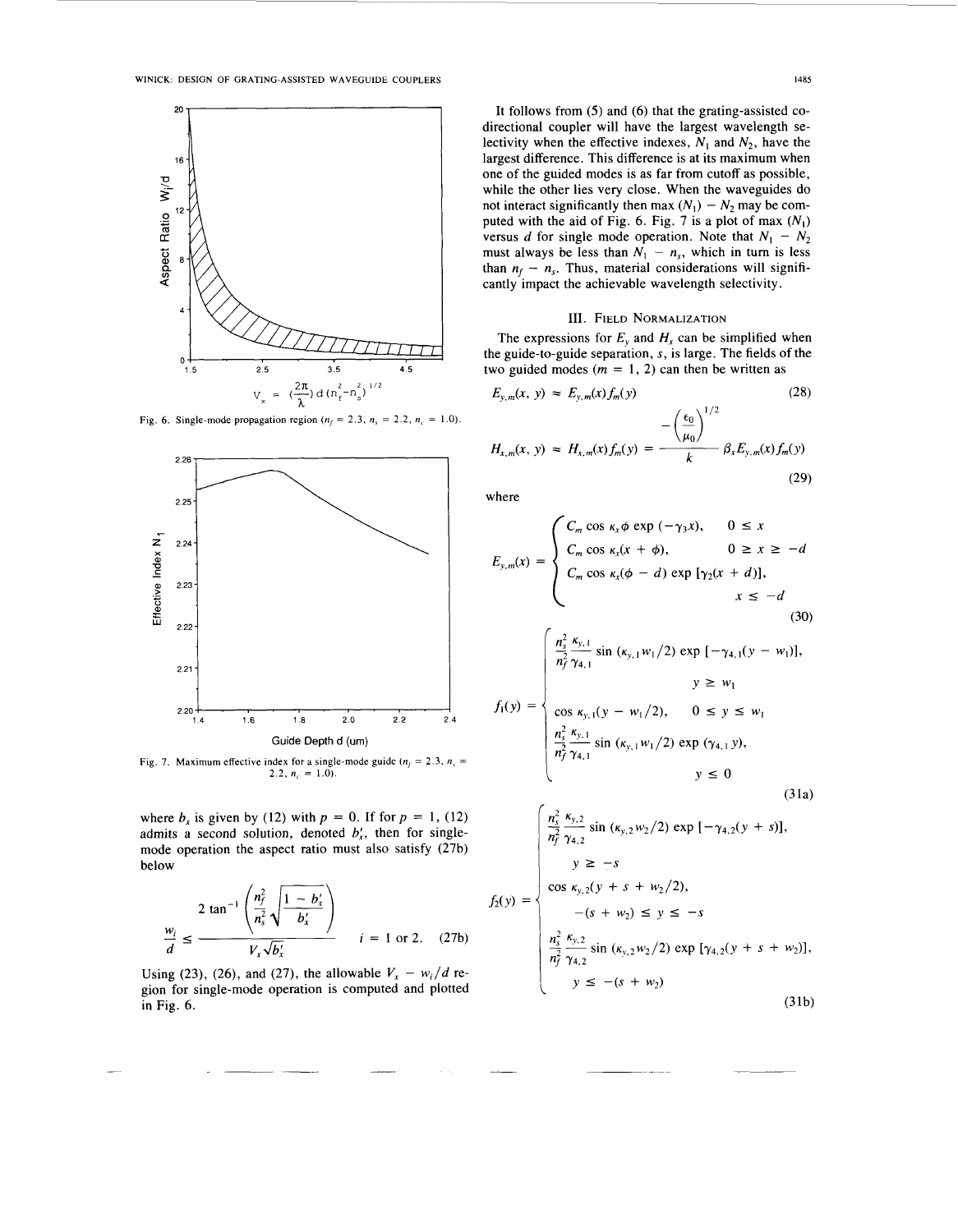$$
C_m = \frac{iAk^2n_f^2}{\kappa_{y,m}\beta_x}.
$$
 (32)

The second subscript in  $\gamma_{4,m}$ , and  $\kappa_{y,m}$  denotes one of the two guided modes, that is, either  $m = 1$  or  $m = 2$ . Equations (28)-(32) were derived using the field expressions given in Appendix A, (A10), and the fact that  $\beta \approx \beta_x$  when  $n_f \approx n_c$ .

$$
2P_m = -\int_{-\infty}^{\infty} \int_{-\infty}^{\infty} E_{y,m}(x, y) H_{x,m}(x, y) \ dx \ dy \qquad (33)
$$

$$
= -\int_{-\infty}^{\infty} E_{y,m}(x) H_{x,m}(x) \ dx \ \int_{-\infty}^{\infty} f_m^2(y) \ dy. \tag{34}
$$

With  $P_m$  set to  $1/2$ , it is shown in Appendix B that

$$
C_m^2 \approx 4 \left(\frac{\mu_0}{\epsilon_0}\right)^{1/2} \frac{1}{N_x d_{\text{eff}} W_{\text{eff},m}}
$$
 (35)

where

$$
d_{\text{eff}} = d + \frac{1}{\gamma_2} + \frac{1}{\gamma_3} \tag{36}
$$

$$
w_{\text{eff},m} = w_m + \frac{n_s^4}{n_f^4} \frac{\kappa_{y,m}^2}{\gamma_{4,m}^2} \frac{2}{\gamma_{4,m}}.
$$
 (37)

Note that  $N_x$ ,  $\gamma_2$ , and  $\gamma_3$  do not depend on  $w_1$  or  $w_2$ . From  $(30)$  and  $(A11)$ , it is also shown that

$$
\int_{-d}^{0} E_{y,1}(x)E_{y,2}(x) dx
$$
\n
$$
= \frac{C_1 C_2}{2} \left[ d + \frac{(N_x^2 - n_c^2)^{1/2}}{k(n_f^2 - n_c^2)} + \frac{(N_x^2 - n_x^2)^{1/2}}{k(n_f^2 - n_x^2)} \right].
$$
\n(38)

## IV. MODE COUPLING

It is well known that the interaction between the two orthogonal guided modes of a directional coupler can be described by the following pair of first-order differential equations [5]:

$$
\frac{dB_1(z)}{dz} = -ic_{12}(z) \exp [i2\delta(\lambda)z]B_2(z) \qquad (39a)
$$

$$
\frac{dB_2(z)}{dz} = -ic_{12}^*(z) \exp\left[-i2\delta(\lambda)z\right]B_1(z) \qquad (39b)
$$

where  $B_1(z)$  and  $B_2(z)$  are the complex electric field amplitudes of the two guided modes,  $c_{12}(z)$  is the coupling coefficient, and  $\delta(\lambda)$  is defined by (4)

$$
2\delta(\lambda) = \beta_1(\lambda) - \beta_2(\lambda) - \frac{2\pi}{\Lambda}.
$$
 (4)

In the grating region, the refractive index  $n<sub>o</sub>(x, y, z)$  of the directional coupler may be expressed as

$$
n_g^2(x, y, z) = n_s^2 + \Delta n^2(x, y, z) \operatorname{sgn} \left[ \cos \left( \frac{2\pi}{\Lambda} z + \Omega(z) \right) \right]
$$
\n(40)

 $where$ 

$$
sgn (u) = \begin{cases} 0, & u \le 0 \\ 1, & u > 0. \end{cases}
$$
 (41)

The coupling coefficient is then given by [5]

given in Appendix A, (A10), and the fact that 
$$
\beta \approx \beta_x
$$
  
\nwhen  $n_f \approx n_s$ .  
\nIf  $P_m$  equals the power in the *m*th guided mode, then  
\n
$$
2P_m = -\int_{-\infty}^{\infty} \int_{-\infty}^{\infty} E_{y,m}(x, y) H_{x,m}(x, y) dx dy
$$
\n
$$
= -\int_{-\infty}^{\infty} E_{y,m}(x) H_{x,m}(x) dx + \int_{-\infty}^{\infty} f_m^2(x, y, z) dx dy
$$
\n
$$
= -\int_{-\infty}^{\infty} E_{y,m}(x) H_{x,m}(x) dx + \int_{-\infty}^{\infty} f_m^2(x, y, z) dx dy
$$
\n
$$
= -\int_{-\infty}^{\infty} E_{y,m}(x) H_{x,m}(x) dx + \int_{-\infty}^{\infty} f_m^2(x, y, z) dx dy
$$
\n
$$
= -\int_{-\infty}^{\infty} E_{y,m}(x) H_{x,m}(x) dx + \int_{-\infty}^{\infty} f_m^2(x, y, z) dx dy
$$
\n
$$
= -\int_{-\infty}^{\infty} E_{y,m}(x) H_{x,m}(x) dx + \int_{-\infty}^{\infty} f_m^2(x, y, z) dx dy
$$
\n
$$
= -\int_{-\infty}^{\infty} E_{y,m}(x) H_{x,m}(x) dx + \int_{-\infty}^{\infty} f_m^2(x, y, z) dx dy
$$
\n
$$
= -\int_{-\infty}^{\infty} E_{y,m}(x) H_{x,m}(x) dx + \int_{-\infty}^{\infty} f_m^2(x, y, z) dx dy
$$
\n
$$
= -\int_{-\infty}^{\infty} E_{y,m}(x) H_{x,m}(x) dx + \int_{-\infty}^{\infty} f_m^2(x, y, z) dx dy
$$
\n
$$
= -\int_{-\infty}^{\infty} E_{y,m}(x) H_{x,m}(x) dx + \int_{-\infty}^{\infty} f_m^2(x, y, z) dx dy
$$
\n
$$
= -\int_{-\infty}^{\infty} E_{y,m}(x) H_{x,m}(x) dx + \int_{-\infty}^{\infty} f_m^2(x, y, z)
$$

where  $(E_{x,m}, E_{y,m}, E_{z,m})$  is the normalized (i.e.,  $P_m = 1/2$ in (33)) electric field amplitude of the mth guided mode, and  $\Delta n^2(x, y, z)$  is the grating-induced refractive index perturbation. Note that the term  $\Omega(z)$  in (42) is used to describe nonperiodic gratings.

The  $x$  and  $z$  field components in (42) may be neglected since  $E_x \ll E_z \ll E_y$  (see (10)). Thus

$$
c_{12}(z) = \frac{\exp(-i\Omega(z))}{\lambda(\mu_0/\epsilon_0)^{1/2}} \int_{-\infty}^{\infty} \int_{-\infty}^{\infty} \Delta n^2(x, y, z)
$$

$$
\cdot [E_{y1}(x, y)E_{y2}(x, y)] dx dy.
$$
 (43)

If the grating is centered between the two waveguides, has depth *d*, width  $t(z)$ , and a uniform index change  $\Delta n^2$  =  $n_f^2 - n_s^2$ , then (43) becomes

$$
c_{12}(z) \approx \frac{\exp\left[-i\Omega(z)\right]}{\lambda(\mu_0/\epsilon_0)^{1/2}} \left(n_f^2 - n_s^2\right) \int_{-d}^0 \int_{-(s+t(z))/2}^{-(s-t(z))/2} \cdot E_{y,1}(x, y) E_{y,2}(x, y) dx dy.
$$
 (44)

The coupling coefficient may be evaluated numerically using the field expressions given in Appendix A. When the guides do not have significant interaction, then the simplified field expressions given in Section III may be used instead, and the following result is obtained:

$$
c_{12}(z) \approx t(z)D \frac{n_j^4}{n_j^4} \frac{2}{\lambda N_x} \sqrt{(n_j^2 - N_{y,1}^2)(n_j^2 - N_{y,2}^2)}
$$
  

$$
\frac{1}{\sqrt{w_{\text{eff},1}w_{\text{eff},2}}} \exp\left[-(\gamma_{4,1} + \gamma_{4,2})s/2\right]
$$
  

$$
\times \frac{\sinh\left[(\gamma_{4,1} - \gamma_{4,2})t(z)/2\right]}{(\gamma_{4,1} - \gamma_{4,2})t(z)/2} \tag{45}
$$

where

$$
D = \left[d + \frac{\sqrt{N_x^2 - n_c^2}}{k(n_f^2 - n_c^2)} + \frac{\sqrt{N_x^2 - n_s^2}}{k(n_f^2 - n_s^2)}\right] d_{\text{eff}}^{-1}.
$$
 (46)

Note that the above coupled mode analysis assumes that the guided modes of the separate channel waveguides are approximately orthogonal [ 181. If the grating is of the sur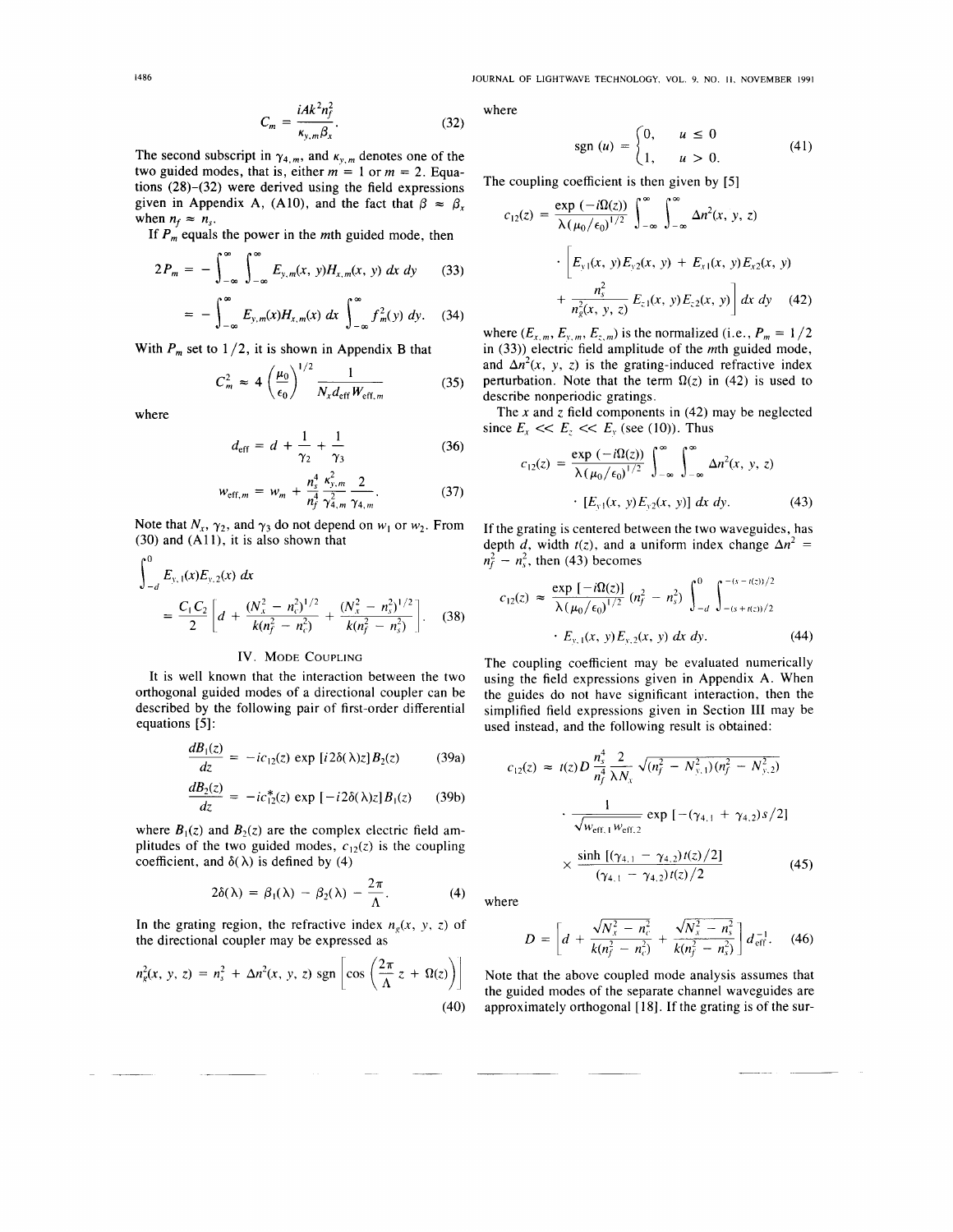<span id="page-6-0"></span>face relief, rather than bulk type, then  $c_{12}(z)$  given above must be multiplied by the following factor:

$$
\frac{2h}{Dd_{\text{eff}}} \frac{(n_s^2 - n_c^2)(n_f^2 - N_x^2)}{(n_f^2 - n_s^2)(n_f^2 - n_c^2)}
$$
(47)

where  $h$  is the depth of the surface corrugation.

## **V. GEL'FAND-LEVITAN-MARCHENKO** TECHNIQUE

The Gel'fand-Levitan-Marchenko (GLM) inverse scattering technique was developed for quantum mechanics. In principle, it provides an *exact* method for finding the potential function in Schrodinger's wave equation from scattering data. The potential is obtained as the solution of an integral equation, and for one-dimensional problems, this integral equation reduces to a set of linear simultaneous equations. Kay [19], and later Pechenick and Cohen [20], showed that these equations may be easily solved numerically, provided the scattering data is expressed as a rational function of wavelength. The GLM technique can be extended to inverse scattering problems, where the scattering system is modeled as a pair of coupled-mode equations, such as those given in (39). In these cases, the objective is to find  $c_{12}(z)$ , given measurements of  $B_2(L)/B_1(L)$  versus  $\delta$ . As in the one-dimensional problem, the GLM integral equations can be easily solved numerically, provided the scattering data,  $B_2(L)/B_1(L)$ , is expressed as a rational function of  $\delta$  [11].

The GLM procedure is implemented as follows. First define the reflection coefficient,  $r(\delta)$ , as  $B_2(L)/B_1(L)$ evaluated at  $\delta$ . Second, let  $u = -i\delta$  and express  $r(u)$  as a rational function  $G(u) = P(u)/Q(u)$ .  $Q(u)$  is a polynomial of order *N* with all of its roots lying in the left half plane, and  $P(u)$  is a polynomial of order  $N - 1$  or less. Third, find the *N* roots of  $Q(u)$  in the complex plane and denote them by  $\rho_1$ ,  $\rho_2$ ,  $\cdots$ ,  $\rho_N$ . Fourth, form the polynomial  $F(u) = Q(u)Q^*(-u^*) + P(u)P^*(-u^*)$ , and find the  $2N$  roots of  $F(u)$  in the complex plane. Denote these roots by  $\omega_1, \omega_2, \cdots, \omega_N, -\omega_1^*, -\omega_2^*, \cdots, -\omega_N^*$ . Fifth, solve the following system of  $2N$  simultaneous linear equations:

$$
\sum_{m=1}^{N} \left\{ \frac{1}{G(\omega_m)} \frac{\exp(-\omega_m z)}{\rho_n - \omega_m} \begin{bmatrix} g_{1,m}(z) \\ g_{2,m}(z) \end{bmatrix} - \frac{\exp(\omega_m^* z)}{\rho_n + \omega_m^*} \begin{bmatrix} g_{2,m}^*(z) \\ -g_{1,m}^*(z) \end{bmatrix} \right\} = \begin{bmatrix} 1 \\ 0 \end{bmatrix}
$$
\n
$$
(n = 1, 2, \cdots, N)
$$
\n(48)

for  $g_{1,m}(z)$ , and  $g_{2,m}(z)$ , where z denotes distance measured along the length of the grating from  $z = 0$  to  $z =$ *L.* Finally, compute the coupling coefficient using (49) below.

$$
c_{12}(z) = 2 \sum_{n=1}^{N} g_{1,n}(z) \exp (\omega_n z)
$$
  
-  $G(-\omega_n^*) g_{2,n}^*(z) \exp (-\omega_n^* z).$  (49)

Observe from (39) that the reflection and coupling coefficients scale according to the following rule:

If  $\delta_c$  is an arbitrary constant and if  $c_{12}(z)$  corresponds

to 
$$
r(\delta)
$$
, then  $\delta_c c_{12}(z)$  corresponds  $r(\delta/\delta_c)$ . (50)

**Also** note that

$$
r^*(\delta) = -r(-\delta). \tag{51}
$$

**As** an example, consider the directional coupler with parameters specified in Table I. We wish to determine the grating profile needed to realize a third-order Butterworth filter response, with a  $130-\text{\AA}$  full-width-half-maximum bandwidth. Thus

$$
|B_2(L)|^2 = \frac{b^2}{1 + (\delta/\delta_c)^6}
$$
 (52)

where  $\delta_c$  is the filter half-power point, and  $b^2$  is the fraction of input power transfered to guide 2 at phase synchronism (i.e.,  $\delta = 0$ ). Without loss of generality, it has been assumed that  $B_1(0) = 1$ . In view of (50), we may also assume that  $\delta_c = 1$  and consider scaling factors later. If the device is lossless, then power must be conserved and thus

$$
|B_1(L)|^2 + |B_2(L)|^2 = 1. \tag{53}
$$

Combining  $(51)$ ,  $(52)$ , and  $(53)$  yields

$$
G(u)|^{2} = G^{*}(u)G(u) = -G(-u)G(u) = \frac{b^{2}}{(1 - b^{2}) - u^{6}}.
$$
\n(54)

Thus,  $P(u)$ ,  $Q(u)$ , and  $F(u)$  are given by

$$
P(u) = ib \tag{55}
$$

$$
Q(u) = \prod_{k=2} \left( -u + (1-b^2)^{1/6} \exp \left[ i \frac{\pi}{3} k \right] \right) (56)
$$

$$
F(u) = 1 - u^6.
$$
 (57)

If 
$$
b = 0.9
$$
, it then follows that  
\n
$$
\rho_1 = 0.7582 \exp\left(i\frac{2\pi}{3}\right), \quad \rho_2 = -0.7582,
$$
\n
$$
\rho_3 = 0.7582 \exp\left(i\frac{4\pi}{3}\right)
$$
\n
$$
\omega_1 = 1, \quad \omega_2 = \exp\left(i\frac{\pi}{3}\right), \quad \omega_3 = \exp\left(-i\frac{\pi}{3}\right).
$$

Fig. 8 is a plot of  $c_{12}(z)$  obtained from (48) and (49). The corresponding plot of  $|B_2(L)|^2$ , computed from (39) with  $c_{12}(z)$  truncated to the interval  $0 \le z \le 6$ , is shown in Fig. 9. For comparison purposes, the desired filter response  $0.81/(1 + \delta^2)$  is also shown. Note the excellent agreement.

It follows from (4) and **(6)** that

$$
2\delta(\lambda) \approx \frac{-2\pi(N_1 - N_2)}{\lambda_0^2} \left[ 1 - \Lambda \left( \frac{dN_1}{d\lambda} - \frac{dN_2}{d\lambda} \right)_{\lambda = \lambda_0} \right]
$$
  
 
$$
\cdot (\lambda - \lambda_0). \tag{58}
$$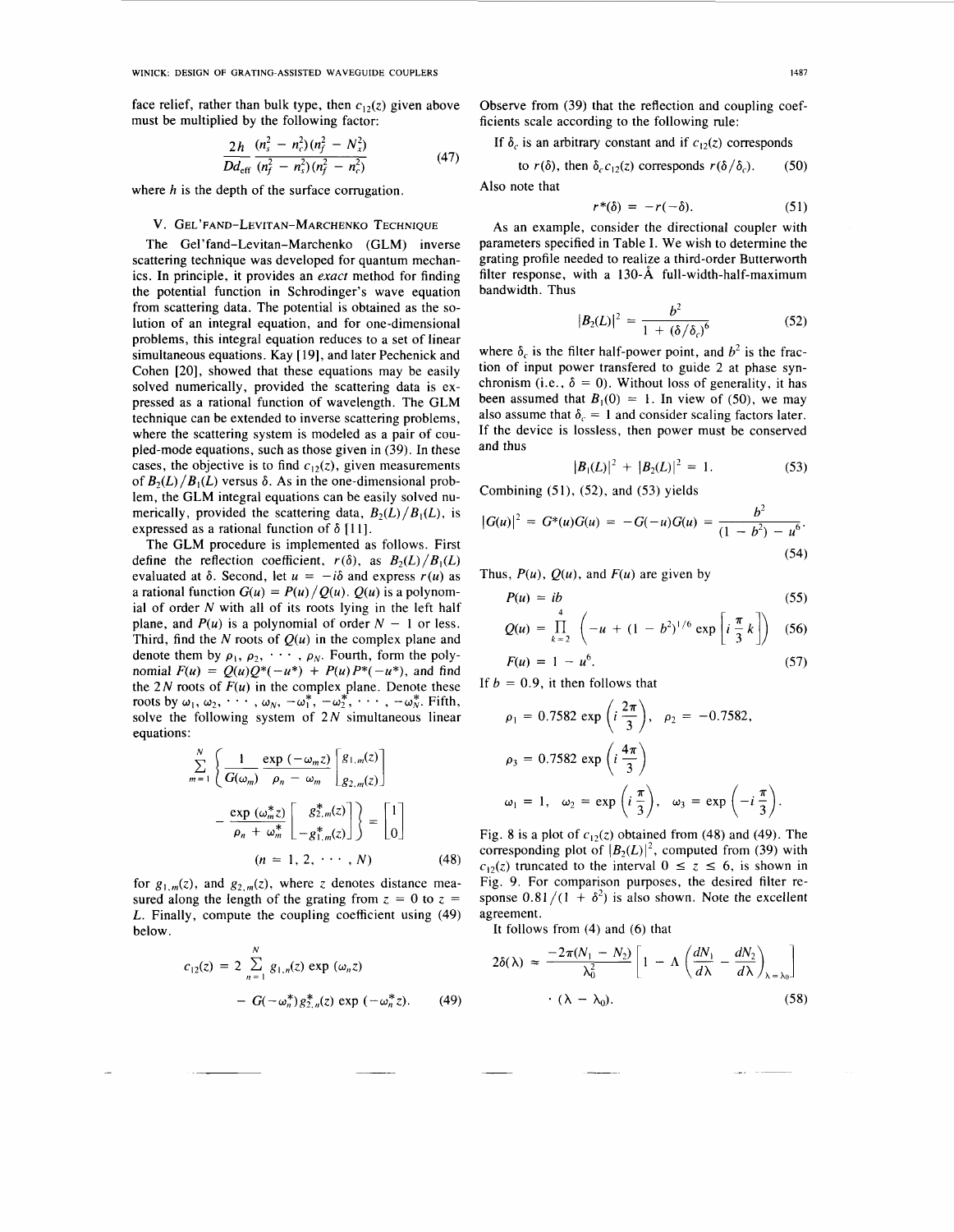| <b>TABLE I</b><br>DIRECTIONAL COUPLER PARAMETERS (see Fig. 3) |  |
|---------------------------------------------------------------|--|
| $n_f = 2.3$                                                   |  |
| $n_{\rm s} = 2.2$                                             |  |
| $n_c = 1.0$                                                   |  |
| $w_1 = d = 1.5 \text{ }\mu\text{m}$                           |  |
| $w_2 = 0.7 \mu m$                                             |  |
| $s = 2.0 \mu m$                                               |  |
| $N_1(\lambda_0) = 2.2538$                                     |  |
| $N_2(\lambda_0) = 2.2235$                                     |  |
| $\lambda_0 = 1.3 \mu m$                                       |  |



[Fig.](#page-6-0) 8. Coupling coefficient for 3rd-order butterworth filter (cut-off normalized to 1, maximum magnitude =  $0.81$ ).



[Fig.](#page-6-0) 9. 3rd-order butterworth filter design using GLM technique.



Fig. 10. Tapered grating widths required for a 3rd-order butterworth filter (bandwidth 130 Å, maximum magnitude = 0.81).



Fig. **11.** 3rd-order butterworth filter designed using GLM technique.

For glass and  $LiNbO<sub>3</sub>$ , the dispersion term on (58) is small and thus

$$
2\delta(\lambda) \approx -\frac{2\pi}{\lambda_0^2} (N_1 - N_2)(\lambda - \lambda_0). \tag{59}
$$

Using the coupler parameters given in Table I, and assuming a FWHM of 130 Å, it follows from (59) that  $\delta_c$ .  $= 0.36$  mm<sup>-1</sup>. Fig. 10 is a plot of the required grating width, *r(z),* computed from the [Fig. 8](#page-6-0) and **(45). A** negative value of  $t(z)$  is used to indicate a 180° phase shift in the grating. Physically, this phase shift is realized by displacing the grating by one-half cycle at the position *z,*  where *t* goes to zero. Fig. 11 gives the filter response corresponding to Fig. 10.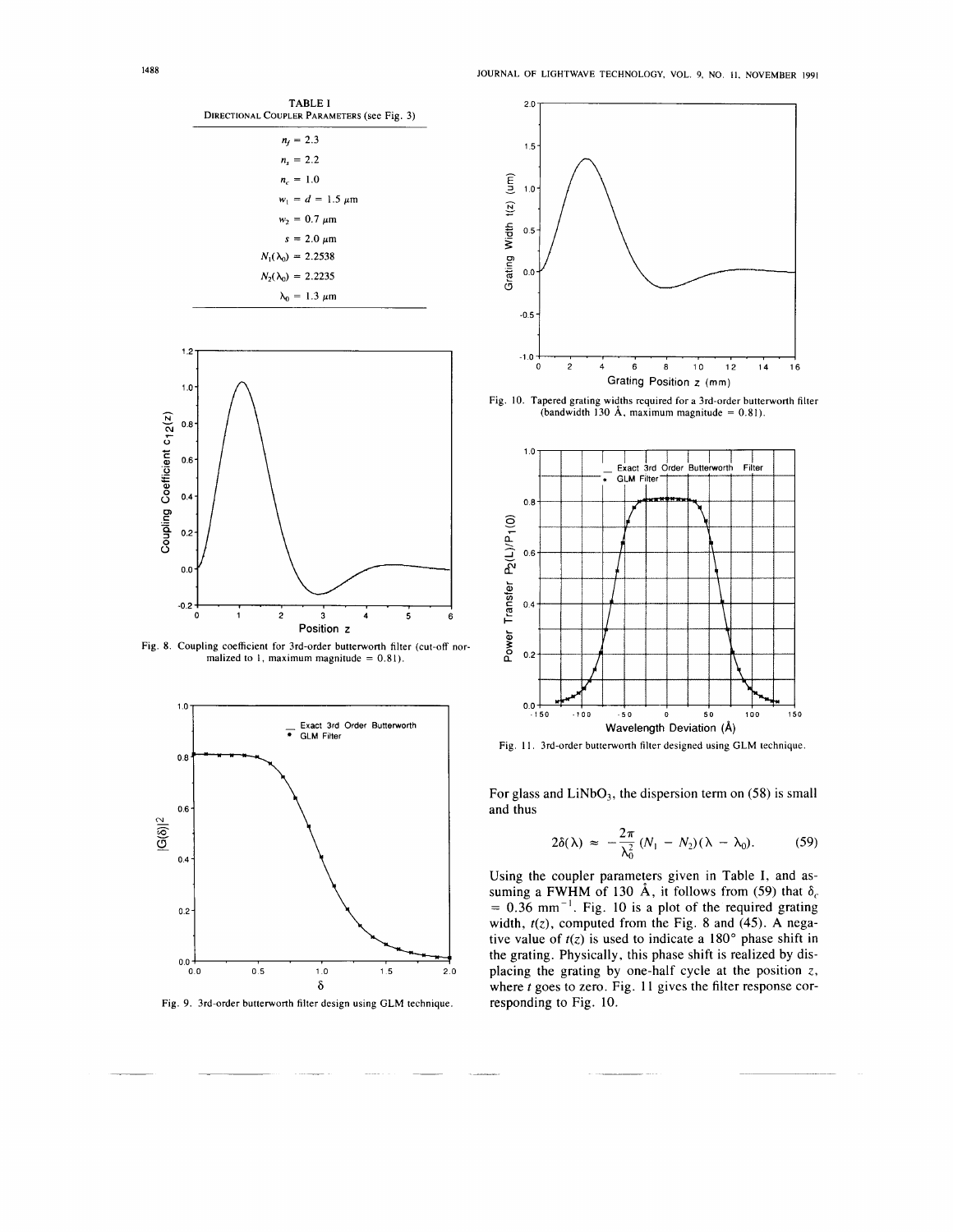Finally, observe that it may be easier to produce a desired coupling coefficient by modulating the duty cycle of the grating, rather than by changing its width,  $t$ . This is true because the grating period is quite large compared to its width.

## VI. CONCLUSIONS

In this paper, the design of grating-assisted, codirectional couplers is demonstrated using the Gel'fand-levitan-Marchenko inverse scattering technique. The couplers considered are parallel, step-index, channel waveguides, separated by either bulk or surface relief gratings. Weighted coupling coefficients are computed, given a specification of the coupler's wavelength response. The waveguide and grating geometries are related to these coupling coefficients using approximate, closedform expressions, which are derived. The technique is illustrated by designing a proton-exchanged,  $LiNbO<sub>3</sub>$ , directional coupler, which has a third-order Butterworth filter characteristic and a 130-A full-width-half-maximum bandwidth.

In grating assisted codirectional couplers, the grating periods are rather large. This fact should make it possible to fabricate some of these devices using standard photolithography, combined with ion diffusion or proton exchange techniques. Large grating periods, however, do limit the achievable wavelength selectivity and may lead to significant radiation losses. The design technique discussed in this paper may be easily extended to contradirectional coupling, which greatly enhances the selectivity and eliminates the radiation problem. Device fabrication, however, becomes difficult, because tapered submicron gratings are required.

#### APPENDIX **A**

Region 1:

$$
E_z = A \cos \kappa_x (x + \phi) \cos \kappa_y (y + \eta) \tag{A1a}
$$

$$
H_z = A \left(\frac{\epsilon_0}{\mu_0}\right)^{1/2} n_f^2 \left(\frac{\kappa_x}{\kappa_y}\right) \left(\frac{k}{\beta}\right)
$$
  
 
$$
\cdot \sin \kappa_x(x + \phi) \sin \kappa_x(y + \eta)
$$
 (Alb)

$$
E_x = -iA\left(\frac{\kappa_x}{\beta}\right)\sin \kappa_x(x + \phi)\cos \kappa_y(y + \eta) \tag{A1c}
$$

$$
E_y = iA\left(\frac{1}{\kappa_y\beta}\right)(k^2n_f^2 - \kappa_y^2)\cos\kappa_x(x + \phi)\sin\kappa_y(y + \eta)
$$

$$
(A1d)
$$

$$
H_x = -iA \left(\frac{\epsilon_0}{\mu_0}\right)^{1/2} n_f^2 \left(\frac{k}{\kappa_y}\right) \cos \kappa_x(x + \phi) \sin \kappa_y(y + \eta) \qquad H_x = -iA \left(\frac{\epsilon_0}{\mu_0}\right)^{1/2} n_f^2 \left(\frac{k}{\kappa_y}\right)
$$

$$
(A1e)
$$

$$
H_y = 0 \tag{A3f}
$$

where

$$
k^2 n_f^2 - \beta^2 = \kappa_x^2 + \kappa_y^2.
$$
 (A1g)

Region 2:

$$
E_z = A \left(\frac{n_f^2}{n_s^2}\right) \cos \kappa_x (\phi - d) \cos \kappa_y (y + \eta)
$$
  
exp  $\left[\gamma_2 (x + d)\right]$  (A2a)

$$
H_z = -A \left(\frac{\epsilon_0}{\mu_0}\right)^{1/2} n_f^2 \left(\frac{\gamma_2}{\kappa_y}\right) \left(\frac{k}{\beta}\right) \cos \kappa_x (\phi - d)
$$
  
• sin  $\kappa_y (y + \eta) \exp [\gamma_2 (x + d)]$  (A2b)

$$
E_x = iA\left(\frac{\gamma_2}{\beta}\right)\left(\frac{n_f^2}{n_s^2}\right)\cos\kappa_x(\phi - d)\cos\kappa_y(y + \eta)
$$
  
•  $\exp\left[\gamma_2(x + d)\right]$  (A2c)

$$
E_y = iA \left(\frac{1}{\kappa_y \beta}\right) \frac{n_f^2}{n_s^2} (k^2 n_s^2 - \kappa_y^2) \cos \kappa_x (\phi - d)
$$
  
: sin  $\kappa$  (*y + n*) exp [ $\gamma_y$ (*x + d*)] (A2d)

$$
sin \, \theta_0 \sqrt{\frac{40}{2}} \, \frac{1}{2} \, \frac{1}{2} \, k \, \frac{1}{2} \cos \, \theta_0 \, (\frac{1}{2} \, \frac{1}{2})
$$

$$
H_x = -iA \left(\frac{\epsilon_0}{\mu_0}\right)^{1/2} n_f^2 \left(\frac{k}{\kappa_y}\right) \cos \kappa_x (\phi - d)
$$
  
: sin  $\kappa_x (\nu + n) \exp \left[\gamma_0 (x + d)\right]$  (A2e)

$$
= 0
$$
 (A2f)

 $H_v = 0$ 

where

$$
k^{2}n_{s}^{2} - \beta^{2} = \kappa_{v}^{2} - \kappa_{2}^{2}.
$$
 (A2g)

Region 3:

$$
E_z = A \left(\frac{n_f^2}{n_c^2}\right) \cos \kappa_x \phi \cos \kappa_y (y + \eta) \exp (-\gamma_3 x)
$$
\n(A3a)

$$
H_z = A \left(\frac{\epsilon_0}{\mu_0}\right)^{1/2} n_f^2 \left(\frac{\gamma_3}{\kappa_y}\right) \left(\frac{k}{\beta}\right)
$$
  
 
$$
\cos \kappa_x \phi \sin \kappa_y (y + \eta) \exp (-\gamma_3 x) \qquad (A3b)
$$

$$
E_x = -iA\left(\frac{\gamma_3}{\beta}\right)\left(\frac{n_j^2}{n_c^2}\right)\cos\kappa_x\phi\cos\kappa_y(y+\eta)
$$
  
 
$$
\cdot\exp\left(-\gamma_3x\right) \qquad (A3c)
$$

$$
+ \eta) \qquad E_y = iA \left(\frac{1}{\kappa_y \beta}\right) \frac{n_f^2}{n_c^2} (k^2 n_c^2 - \kappa_y^2)
$$
\n
$$
\cdot \cos \kappa_x \phi \sin \kappa_y (y + \eta) \exp (-\gamma_3 x) \qquad (A3d)
$$

$$
H_x = -iA \left(\frac{\epsilon_0}{\mu_0}\right)^{1/2} n_f^2 \left(\frac{k}{\kappa_y}\right)
$$
  

$$
i.225 \times \phi \sin \phi (\omega + \pi) \exp \left(-\phi (\omega) \right)
$$
 (43e)

$$
(A1e) \t\t cos \kappa_x \phi \sin \kappa_y (y + \eta) \exp (-\gamma_3 x) \t (A3e)
$$

$$
H_{y} = 0 \tag{A3f}
$$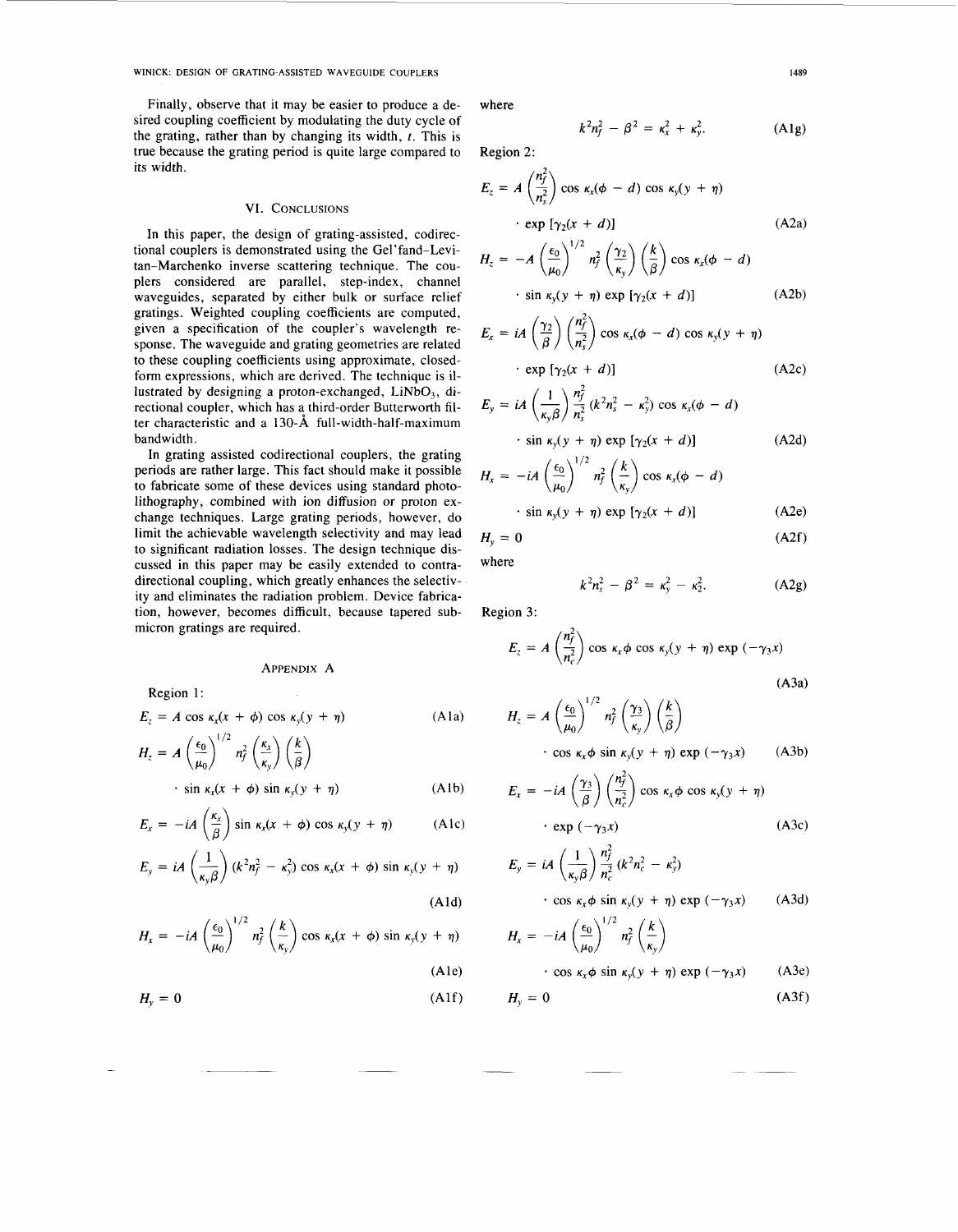JOURNAL OF LIGHTWAVE TECHNOLOGY, VOL. 9, NO. **11,** NOVEMBER **1991 1490** 

where

$$
k^2 n_c^2 - \beta^2 = \kappa_y^2 - \gamma_3^2. \tag{A3g}
$$

Region **4:** 

 $E_z = A \cos \kappa_y(w_1 + \eta) \cos \kappa_x(x + \phi) \exp \left[ -\gamma_4(y - w_1) \right]$ (A4a)

$$
H_z = -A \left(\frac{\epsilon_0}{\mu_0}\right)^{1/2} n_s^2 \left(\frac{\kappa_x}{\gamma_4}\right) \left(\frac{k}{\beta}\right) \cos \kappa_y (w_1 + \eta)
$$
  
 
$$
\cdot \sin \kappa_x (x + \phi) \exp \left[-\gamma_4 (y - w_1)\right]
$$
 (A4b)

$$
E_x = -iA \left(\frac{\kappa_x}{\beta}\right) \cos \kappa_y (w_1 + \eta) \sin \kappa_x (x + \phi)
$$
  
 
$$
\cdot \exp \left[ -\gamma_4 (y - w_1) \right]
$$
 (A4c)

$$
E_y = -iA\left(\frac{1}{\gamma_4\beta}\right)(k^2n_s^2 + \gamma_4^2)\cos\kappa_y(w_1 + \eta)
$$

$$
\cos \kappa_x (x + \phi) \exp \left[ -\gamma_4 (y - w_1) \right]
$$
 (A4d)  

$$
H_x = iA \left( \frac{\epsilon_0}{\mu_0} \right)^{1/2} n_s^2 \left( \frac{k}{\gamma_4} \right) \cos \kappa_y (w_1 + \eta)
$$

$$
\cos \kappa_x(x + \phi) \exp \left[ -\gamma_4(y - w_1) \right]
$$
 (A4e)  
= 0 (A4f)

 $H_y = 0$ 

where

$$
k^2 n_s^2 - \beta^2 = \kappa_x^2 - \gamma_4^2. \tag{A4g}
$$

Region 5:

$$
E_z = A \cos \kappa_y \eta \cos \kappa_x (x + \phi) \frac{\cosh \gamma_4 (y + \alpha)}{\cosh \gamma_4 \alpha} \qquad (A5a)
$$

$$
H_z = A \left(\frac{\epsilon_0}{\mu_0}\right)^{1/2} n_s^2 \left(\frac{\kappa_x}{\gamma_4}\right) \left(\frac{k}{\beta}\right)
$$
  
 
$$
\cdot \cos \kappa_y \eta \sin \kappa_x (x + \phi) \frac{\sinh \gamma_4 (y + \alpha)}{\cosh \gamma_4 \alpha} \qquad (A5b)
$$
  

$$
E_x = -iA \left(\frac{\kappa_x}{\beta}\right) \cos \kappa_y \eta \sin \kappa_x (x + \phi) \frac{\cosh \gamma_4 (y + \alpha)}{\cosh \gamma_4 \alpha}
$$

$$
(A5c)
$$

$$
E_y = iA\left(\frac{1}{\gamma_4\beta}\right)(k^2n_s^2 + \gamma_4^2)
$$
  
 
$$
\cdot \cos \kappa_y \eta \cos \kappa_x(x + \phi) \frac{\sinh \gamma_4(y + \alpha)}{\cosh \gamma_4\alpha}
$$
  
 
$$
(A5d) \qquad H_x = -iA'\left(\frac{\epsilon_0}{\mu_0}\right)^{1/2}n_f^2\left(\frac{k}{\kappa_y}\right)\cos \kappa_x(\phi - d)
$$
  
 
$$
\cdot \sin \kappa_y(y + \eta') \exp \left[\gamma_2(x + d)\right]
$$
  
 
$$
\cdot \sin \kappa_y(y + \eta') \exp \left[\gamma_2(x + d)\right]
$$

$$
H_x = -iA \left(\frac{\epsilon_0}{\mu_0}\right)^{1/2} n_s^2 \left(\frac{k}{\gamma_4}\right)
$$
  
 
$$
\cdot \cos \kappa_y \eta \cos \kappa_x (x + \phi) \frac{\sinh \gamma_4 (y + \alpha)}{\cosh \gamma_4 \alpha}
$$
 (A5e)  

$$
H_y = 0.
$$
 (A5f)

Region 1':

$$
E_z = A' \cos \kappa_x (x + \phi) \cos \kappa_y (y + \eta')
$$
 (A6a)  

$$
H_z = A' \left(\frac{\epsilon_0}{\mu_0}\right)^{1/2} n_f^2 \left(\frac{\kappa_x}{\kappa_y}\right) \left(\frac{k}{\beta}\right)
$$
  

$$
\cdot \sin \kappa_x (x + \phi) \sin \kappa_y (y + \eta')
$$
 (A6b)

$$
E_x = -iA' \left(\frac{\kappa_x}{\beta}\right) \sin \kappa_x (x + \phi) \cos \kappa_y (y + \eta') \quad \text{(A6c)}
$$

$$
E_y = iA' \left(\frac{1}{\kappa_y \beta}\right) (k^2 n_f^2 - \kappa_y^2)
$$
  
 
$$
\cos \kappa_x (x + \phi) \sin \kappa_y (y + \eta')
$$
 (A6d)

$$
H_x = -iA' \left(\frac{\epsilon_0}{\mu_0}\right)^{1/2} n_f^2 \left(\frac{k}{\kappa_y}\right)
$$

$$
\cdot \cos \kappa_x(x + \phi) \sin \kappa_y(y + \eta') \tag{A6e}
$$

$$
H_{y} = 0 \tag{A6f}
$$

where

$$
A' = \frac{\cos{(\kappa_y \eta)} \cos{\gamma_4 (s - \alpha)}}{\cosh{(\gamma_4 \alpha)} \cos{\kappa_y (\eta' - s)}}.
$$
 (A6g)

Region 2':

$$
E_z = A' \left(\frac{n_f^2}{n_y^2}\right) \cos \kappa_x (\phi - d) \cos \kappa_y (y + \eta') \cdot \exp \left[\gamma_2 (x + d)\right] \tag{A7a}
$$

$$
H_z = -A' \left(\frac{\epsilon_0}{\mu_0}\right)^{1/2} n_f^2 \left(\frac{\gamma_2}{\kappa_y}\right) \left(\frac{k}{\beta}\right) \cos \kappa_x (\phi - d)
$$
  
 
$$
\cdot \sin \kappa_y (y + \eta') \exp [\gamma_2 (x + d)] \qquad (A7b)
$$

$$
E_x = iA' \left(\frac{\gamma_2}{\beta}\right) \left(\frac{n_f^2}{n_s^2}\right) \cos \kappa_x(\phi - d) \cos \kappa_y(y + \eta')
$$
  
 
$$
\cdot \exp \left[\gamma_2(x + d)\right]
$$
 (A7c)

$$
E_y = iA' \left(\frac{1}{\kappa_y \beta}\right) \frac{n_f^2}{n_s^2} (k^2 n_s^2 - \kappa_y^2) \cos \kappa_x (\phi - d)
$$
  
 
$$
\cdot \sin \kappa_y (y + \eta') \exp \left[\gamma_2 (x + d)\right]
$$
 (A7d)

$$
H_x = -iA' \left(\frac{\epsilon_0}{\mu_0}\right)^{1/2} n_f^2 \left(\frac{k}{\kappa_y}\right) \cos \kappa_x(\phi - d)
$$
  
 
$$
\cdot \sin \kappa_y(y + \eta') \exp \left[\gamma_2(x + d)\right]
$$
 (A7e)

$$
H_{y} = 0. \tag{A7f}
$$

Region 3':

$$
E_z = A' \left(\frac{n_f^2}{n_c^2}\right) \cos \kappa_x \phi \cos \kappa_y (y + \eta') \exp \left(-\gamma_3 x\right) \tag{A8a}
$$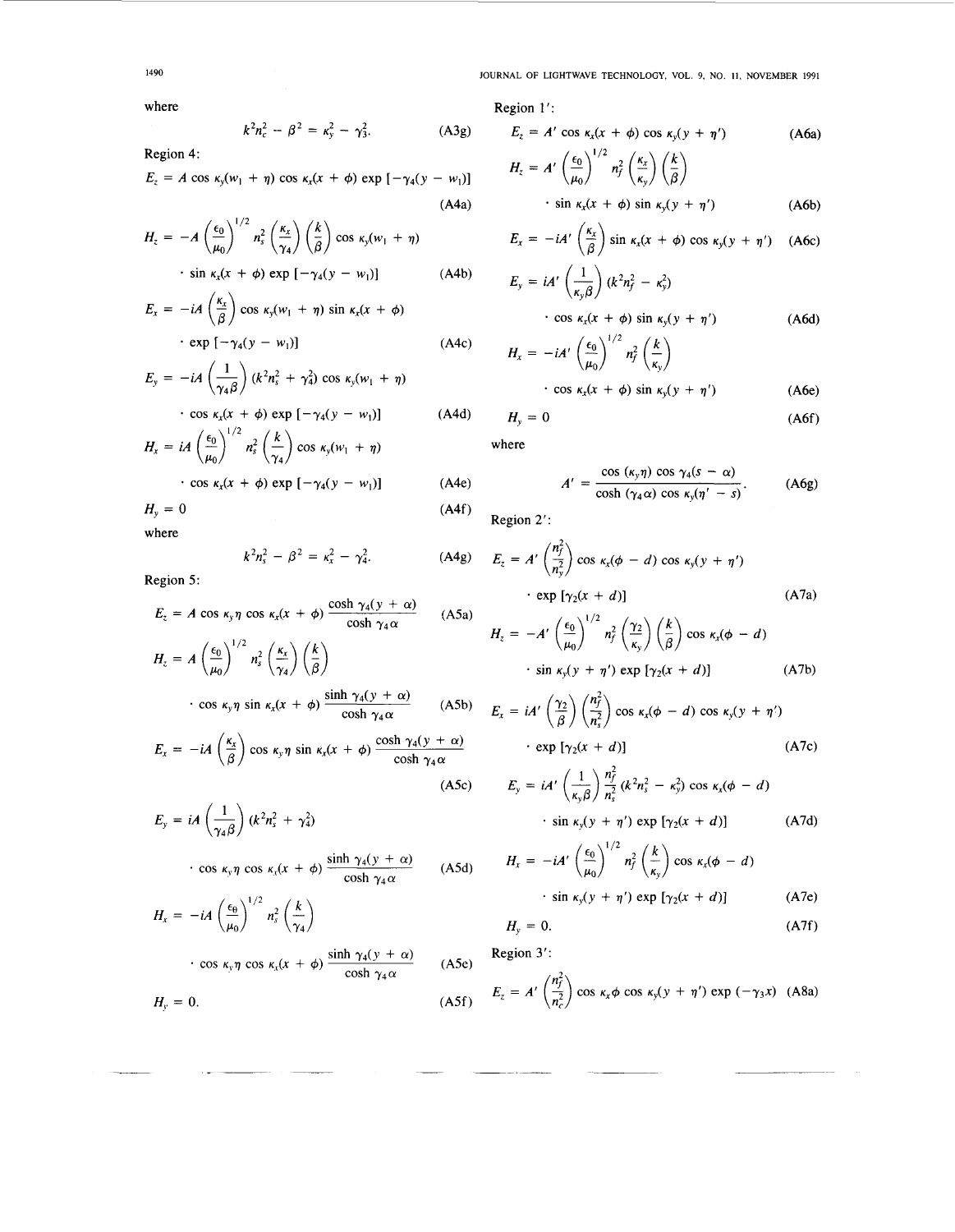$$
H_z = A' \left(\frac{\epsilon_0}{\mu_0}\right)^{1/2} n_f^2 \left(\frac{\gamma_3}{\kappa_y}\right) \left(\frac{k}{\beta}\right)
$$
  
 
$$
\cos \kappa_x \phi \sin \kappa_y (y + \eta') \exp (-\gamma_3 x)
$$
 (A8b)

$$
E_x = -iA\left(\frac{\gamma_3}{\beta}\right)\left(\frac{n_f^2}{n_c^2}\right)\cos\kappa_x\phi\cos\kappa_y(y+\eta')
$$

$$
\cdot \exp(-\gamma_3 x)
$$

 $(ABC)$ 

$$
E_y = iA' \left(\frac{1}{\kappa_y \beta}\right) \frac{n_f^2}{n_c^2} (k^2 n_c^2 - \kappa_y^2)
$$

$$
\cdot \cos \kappa_x \phi \sin \kappa_y (y + \eta') \exp (-\gamma_3 x) \qquad \text{(A8d)}
$$

$$
H_x = -iA' \left(\frac{\epsilon_0}{\mu_0}\right)^{1/2} n_f^2 \left(\frac{k}{\kappa_y}\right) \cos \kappa_x \phi \sin \kappa_y (y + \eta')
$$
  
exp  $(-\gamma_3 x)$  (A8e)

$$
H_{v} = 0. \tag{A8f}
$$

Region 4':

$$
E_z = A' \cos \kappa_y (\eta' - s - w_2) \cos \kappa_x (x + \phi)
$$
  
\n
$$
\cdot \exp [\gamma_4 (y + s + w_2)]
$$
 (A9a)

$$
H_z = A' \left(\frac{\epsilon_0}{\mu_0}\right)^{1/2} n_s^2 \left(\frac{\kappa_x}{\gamma_4}\right) \left(\frac{k}{\beta}\right) \cos \kappa_y \eta' \sin \kappa_x (x + \phi)
$$
  
exp  $\left[\gamma_4 (y + s + w_2)\right]$  (A9b)

$$
E_x = -iA' \left(\frac{\kappa_x}{\beta}\right) \cos \kappa_y \eta' \sin \kappa_x (x + \phi)
$$

$$
\cdot \exp\left[\gamma_4(y+s+w_2)\right] \tag{A9c}
$$

$$
E_y = iA' \left(\frac{1}{\gamma_4 \beta}\right) (k^2 n_s^2 + \gamma_4^2) \cos \kappa_y \eta' \cos \kappa_x (x + \phi)
$$

$$
\exp\left[\gamma_4(y+s+w_2)\right] \tag{A9d}
$$

$$
H_x = -iA' \left(\frac{\epsilon_0}{\mu_0}\right)^{1/2} n_s^2 \left(\frac{k}{\gamma_4}\right) \cos \kappa_y \eta' \cos \kappa_x (x + \phi)
$$

$$
\cdot \exp\left[\gamma_4(y+s+w_2)\right] \tag{A9e}
$$

$$
H_{y} = 0. \tag{A9f}
$$

The propagation constant,  $\beta$ , of a guided mode must *H<sub>y</sub>* = 0. (A9f)<br>
The propagation constant,  $\beta$ , of a guided mode must<br>
satisfy the inequality  $n_s \le \beta \le n_f$ . Thus, it follows from<br>
(A1c) (A2c) and (A4c) that (Alg), (A2g), and (A4g) that

$$
\kappa_{y} \ll \beta \tag{A10a}
$$
\n
$$
y \ll \beta \tag{A10b}
$$

$$
k_x \ll \rho \tag{A100}
$$
\n
$$
k_x \ll kn, \tag{A10c}
$$

$$
\kappa_{y} \ll \kappa n_{f} \tag{A10C}
$$

$$
\kappa_x \ll k n_f \tag{A10d}
$$
\n
$$
\kappa_x \ll k n \tag{A10e}
$$

$$
\gamma_4 \ll \kappa n_f \tag{A10c}
$$

$$
\gamma_2 \ll k n_f \tag{A10f}
$$

In (A1)–(A9), the parameters  $\kappa_x$ ,  $\kappa_y$ ,  $\phi$ ,  $\beta$ ,  $\eta$ ,  $\eta'$ , and  $\alpha$ *(A* is an arbitrary constant) are determined by matching the tangential  $E$  and  $H$  fields at the boundaries of the nine regions. In particular, matching the tangential *H,* component at the 1 : 2 and 1 : 3 boundaries yields the following value for  $\phi$ :

$$
\phi = \frac{1}{\kappa_x} \tan^{-1} \frac{\gamma_3}{\kappa_x}.
$$
 (A11)

Similarly, matching the tangential  $H_r$  at the 1:4, 1:5, and  $1'$  : 4', yields  $\eta$ ,  $\eta'$  and  $\alpha$  as indicated below

$$
\tan \kappa_y(w_1 + \eta) = -\frac{n_s^2}{n_f^2} \frac{\kappa_y}{\gamma_4}
$$

 $(A12)$ 

$$
\sin \kappa_y (s + w_2) - \cos \kappa_y (s + w_2) \tan \kappa_y \eta' = \frac{\kappa_y}{\gamma_4} \frac{n_s^2}{n_f^2}
$$

$$
(A13)
$$

$$
\tan h\gamma_4 \alpha = \frac{\gamma_4}{\kappa_y} \tan \kappa_y \eta.
$$
\n(A14)

Expressions for the remaining parameters  $\kappa_x$ ,  $\kappa_y$ , and  $\beta$  are given in Section I1 of this paper.

Below several useful identities are given. First, from (Alg), (A2g), (A3g), and (A4g) it follows that:

$$
k^{2}(n_{f}^{2} - n_{s}^{2}) = \kappa_{x}^{2} + \gamma_{2}^{2}
$$
 (A15a)

$$
k^2(n_f^2 - n_s^2) = \kappa_y^2 + \gamma_4^2
$$
 (A15b)

$$
k^{2}(n_{f}^{2} - n_{c}^{2}) = \kappa_{x}^{2} + \gamma_{3}^{2}.
$$
 (A15c)

Second, using (16), (17), (21), and (22) one finds<br> $k^2(n_f^2 - N_y^2) = \kappa_y^2$ 

$$
x^2(n_f^2 - N_y^2) = \kappa_y^2
$$
 (A16a)

$$
k^{2}(n_{f}^{2} - N_{x}^{2}) = \kappa_{x}^{2}
$$
 (A16b)

and finally, combining (A15) and (A16) yields

$$
k^2(N_y^2 - n_s^2) = \gamma_4^2
$$
 (A17a)

$$
k^2(N_x^2 - n_s^2) = \gamma_2^2
$$
 (A17b)

$$
k^2(N_x^2 - n_c^2) = \gamma_3^2.
$$
 (A17c)

# APPENDIX B

Observe that  $E<sub>v</sub>(x)$  and  $H<sub>v</sub>(x)$ , as given in (28)–(30), are identical to the TE mode field expressions for a three layer, asymmetrical, slab waveguide [21]. Therefore,

$$
-\int_{-\infty}^{\infty} E_{y,m}(x) H_{x,m}(x) \ dx = \frac{N_x}{2} \left(\frac{\epsilon_0}{\mu_0}\right)^{1/2} C_m^2 d_{\text{eff}} \quad (B1)
$$

where

$$
d_{\text{eff}} = d + \frac{1}{\gamma_2} + \frac{1}{\gamma_3}.
$$
 (B2)

Direct integration of  $f_m^2(y)$  yields

when  $n_s \approx n_f$ .